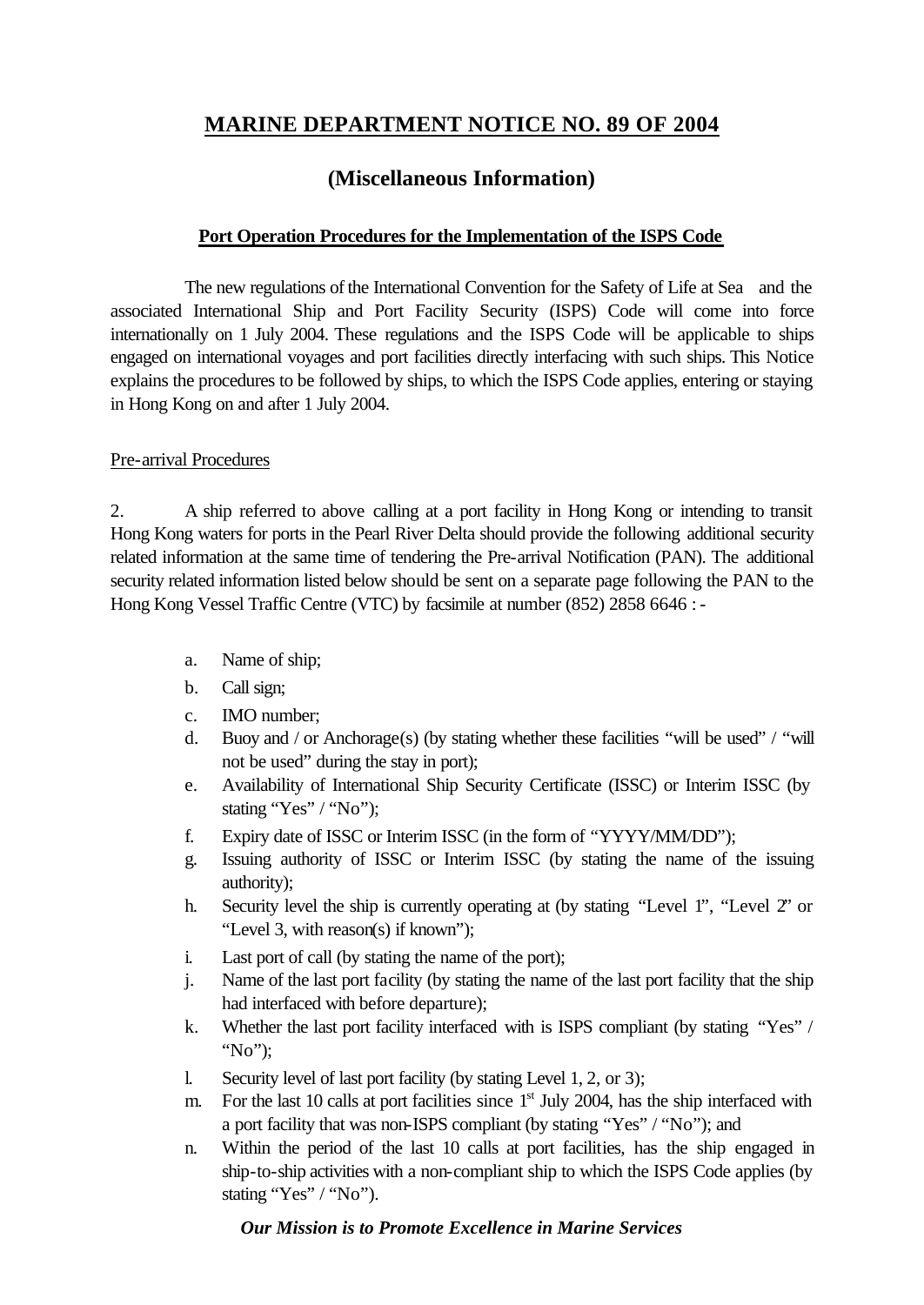3. Ships deemed to pose a security threat to the port of Hong Kong may be directed to anchor at an outer anchorage for inspection by the Police before being allowed to proceed to the intended berths or transit Hong Kong waters. Masters should follow the instructions given by VTC and facilitate boarding by the inspection team.

### Procedures to be Followed by Ships While Staying in Port

4. While staying in the port of Hong Kong, masters, ship owners or agents should observe the maritime security level of the port and put in place necessary security measures as prescribed in the ship's security plan. The maritime security levels for the port of Hong Kong and Hong Kong registered ships are published via the internet at :-

### http://marsec.mardep.gov.hk/marseclevels.html

5. Under certain circumstances, the port facility security officer of a port facility at which a ship is berthed, may request the master or the ship security officer to sign a Declaration of Security (DoS) in accordance with the port facility security plan.

### Additional Procedures for Ships Mooring at Buoys and Anchorages

6. Government mooring buoys and anchorages are managed by the Marine Department (MD). These port facilities are subject to the requirements of the ISPS Code. Ships intending to moor at these facilities under the following status are required to sign a DoS with MD :-

- a. The ship does not have a valid ISSC or Interim ISSC;
- b. The ship is operating at security level 3 or at a security level higher than that prevailing in Hong Kong;
- c. The ship has come from a non-ISPS compliant port facility; and
- d. It is so required by the Designated Authority.

7. The master or the ship security officer concerned should complete and sign a copy of DoS detailing the additional security measures in accordance with the ship's security plan. No cargo work should commence prior to the submission of the DoS. The signed copy should be sent to the Central Marine Office by hand or by facsimile at number (852) 2805 2584 during normal working hours. Outside normal working hours, the DoS should be sent to VTC by facsimile at number (852) 2858 6646.

8. A MD officer in charge will sign the DoS and return a copy to the ship via her local agent.

#### Port State Control Procedures

9. All ships in Hong Kong are subject to Port State Control (PSC) inspections to verify that